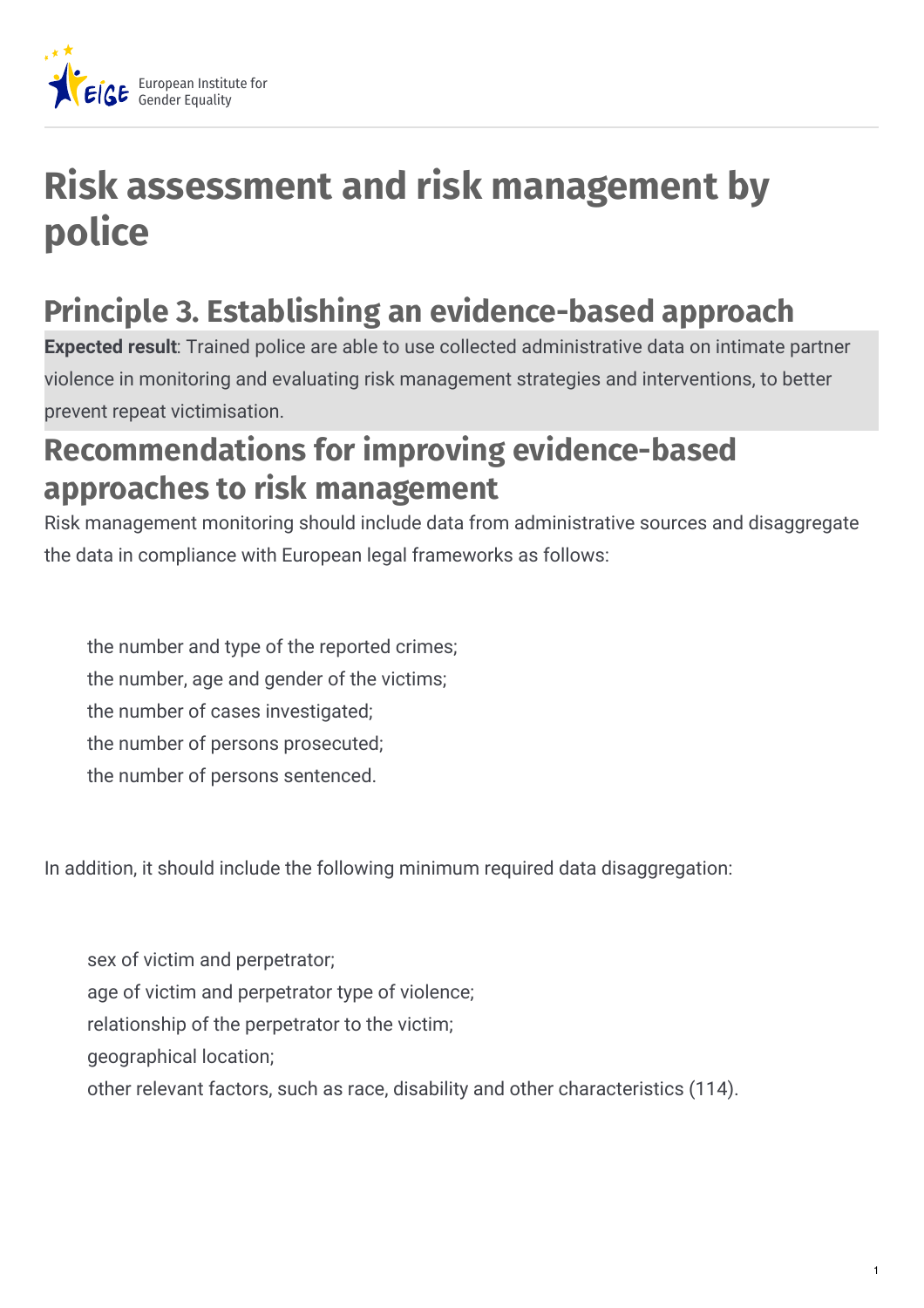In this context, EIGE has developed a shortlist of 13 indicators to support Member States in meeting the minimum requirements of the Victims' Rights Directive and the Istanbul Convention, and to guide data collection by the police and those working in the justice sector across the EU (115).

Police should have access to data (where available) from:

related civil actions, e.g. the outcomes of child contact decisions in civil courts; perpetrator treatment programmes; medical and psychological records regarding perpetrators.

Delivering victim safety and reduced reoffending requires an evidence-based approach to policing intimate partner violence. Such an approach requires good data and proportionate monitoring. Monitoring should support analysis of police performance.

The data collected could also be used for training needs analyses and to provide feedback, enabling more effective management and supervision of officers. Resources needed for robust data collection and analysis will vary across police forces and Member States. Collaborations with experts from academia and/or specialist services will be necessary to establish robust and useful data collection strategies.

Good risk management also requires relevant quality assurance that embeds and monitors understanding of gender in police performance management structures. For example, police should implement monitoring exercises that scrutinise risk assessment and management practice on an annual basis. These exercises might include annual quality assurance reviews, which could be reported on internally or to government sources, or included in annual reports. Certain indicators can be chosen to measure the extent to which practitioners carry out their work effectively, including on how a gendered understanding of intimate partner violence is applied in their routine work.